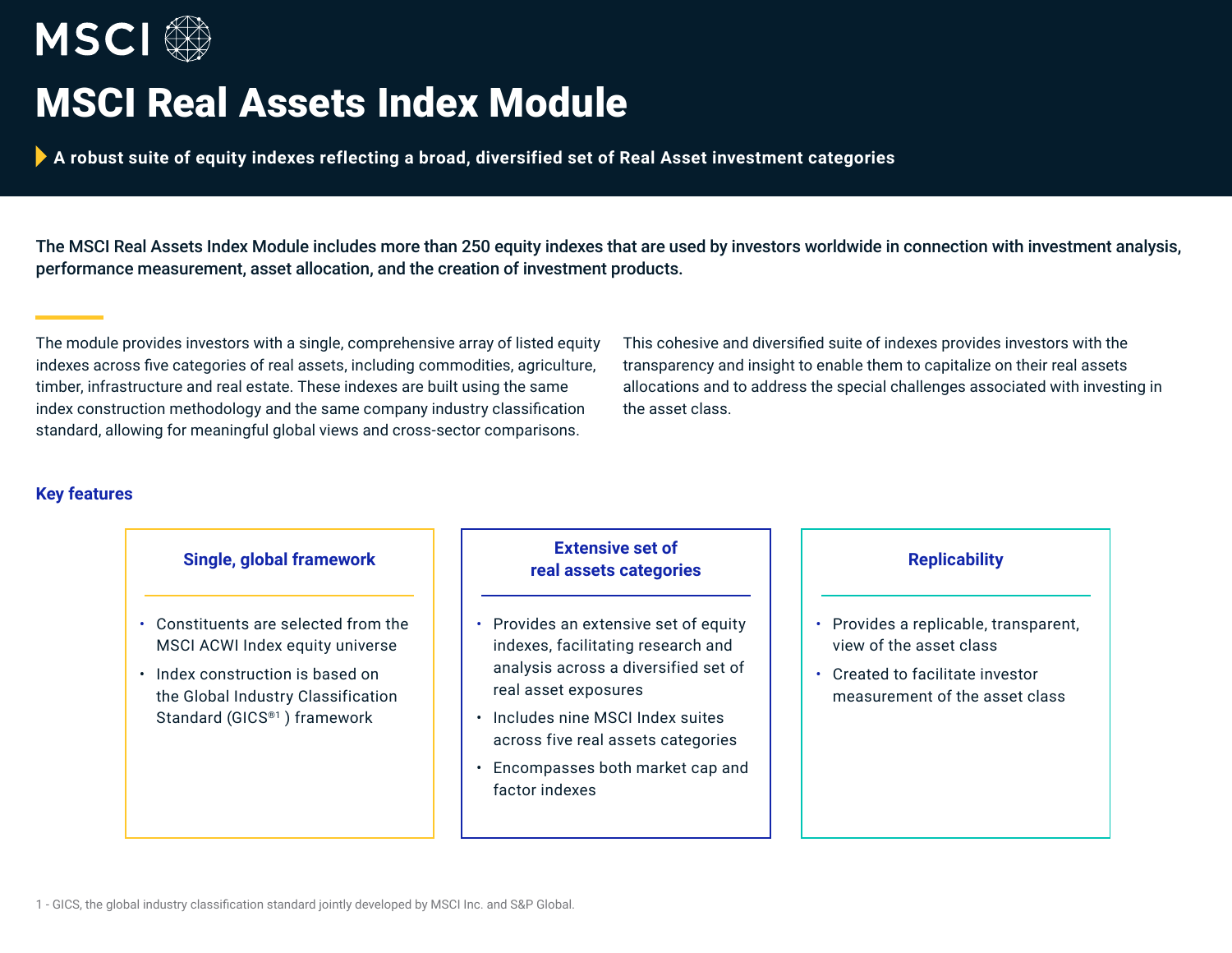

### **MSCI Real Assets Indexes**

| <b>Commodities</b>              | <b>Agriculture</b>                       | Timber                             | <b>Infrastructure</b>                          | <b>Real Estate</b>                    |
|---------------------------------|------------------------------------------|------------------------------------|------------------------------------------------|---------------------------------------|
|                                 |                                          |                                    | <b>.</b>                                       |                                       |
| <b>MSCI Commodity Producers</b> | <b>MSCI Agriculture &amp; Food Chain</b> | <b>MSCI ACWI IMI Timber Select</b> | <b>MSCI Infrastructure Indexes are</b>         | <b>MSCI US REIT.</b> The MSCI US REIT |
| Indexes are designed to         | Indexes are designed to represent        | <b>Capped Index is designed to</b> | designed to reflect the broad                  | Custom Capped Index is designed to    |
| represent the performance       | the performance of listed                | reflect the performance of         | performance and opportunity set                | measure the performance of the large, |
| of global listed commodity      | companies that are producers of          | companies that are engaged in the  | of listed infrastructure companies             | mid and small-cap segments of the     |
| producers across the energy.    | agricultural products, fertilizers &     | ownership and management of        | based on GICS <sup>®</sup> , help build better | US equity REITs market. It excludes   |

metals and agricultural sectors. agricultural chemicals, packaged foods, and meat and food distributors.

agricultural products, fertilizers & ownership and management of forests and timberlands, and the production of finished products that use timber as raw material (e.g. paper production and/or paper packaging). It also includes specialized REITs, classified as "Timber" REITs. The maximum issuer weight in the index is capped at 5%.

based on GICS®, help build better real estate portfolios, and are the basis for MSCI's private real estate risk models.

## **MSCI Core Infrastructure**

**Indexes** aim to represent the performance of listed companies that are engaged in core industrial infrastructure activities. It applies a consisting only of companies dedicated to core infrastructure activities (e.g. utilities, railroads, ports). It also includes specialized REITs covering these core infrastructure activities.

US equity REITs market. It excludes US Mortgage REITs and select, specialized REITs.

narrower definition of infrastructure specific core property real estate, it **MSCI Real Estate**. These indexes are designed to reflect the broad global real estate investment opportunity set. In addition to companies engaged in the ownership, development and management of will include REITs.

> **MSCI Core Real Estate**. These indexes aim to represent the performance of listed core Real Estate companies. This narrower definition of real estate aims to reflect the performance of companies engaged in the ownership, development, and management of specific core property real estate.

**MSCI Core Factor Real Estate.** These indexes will apply factor construction methodologies (small size, volatility and high yield) to a narrow definition of real estate companies, similar to the MSCI Core Real Estate indexes.